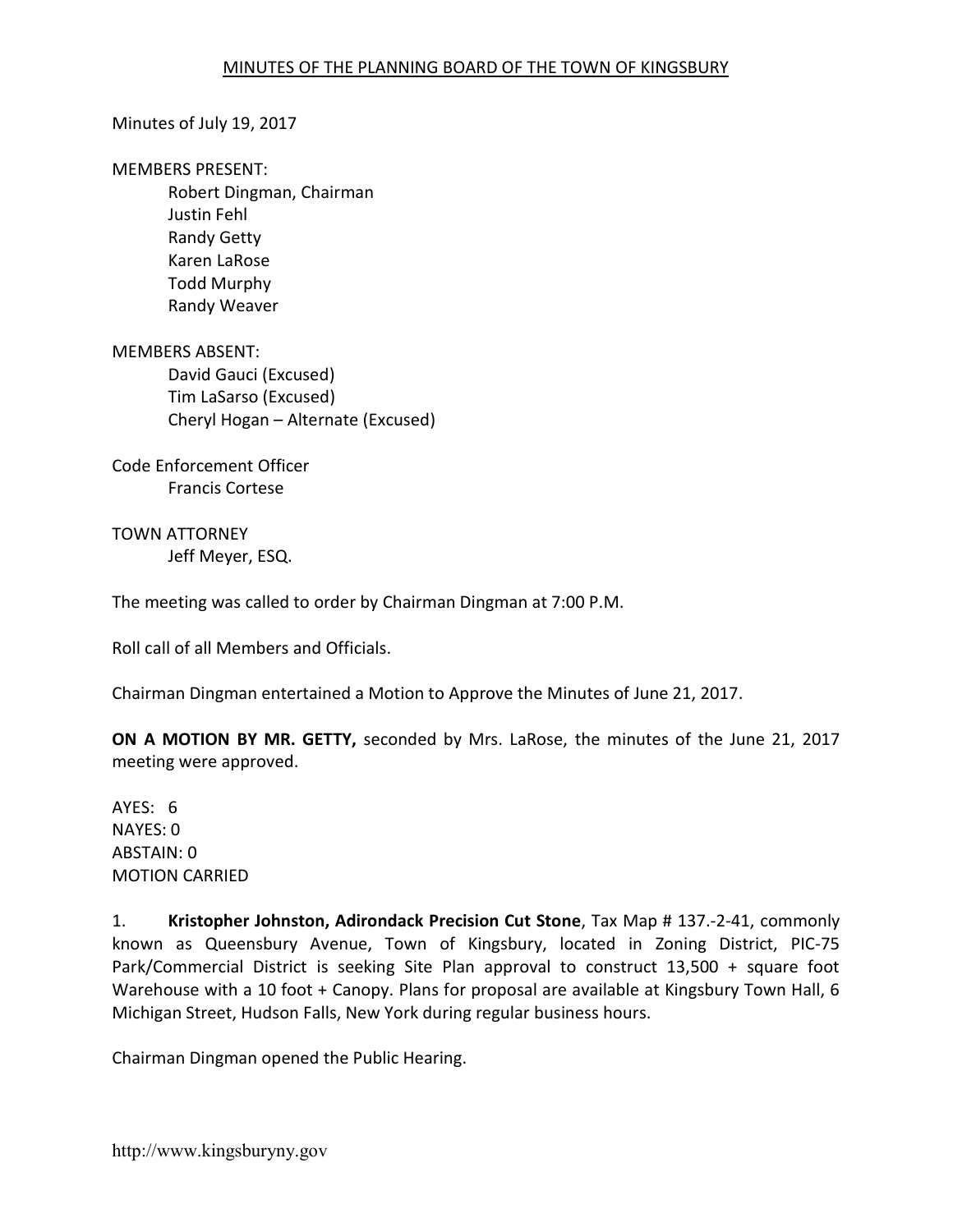Planning Board Meeting July 19, 2017 Page 2 of 8

Chairman Dingman introduced Tom Center, Van Dusen & Steves Land Surveyors who will be representing Kristopher Johnston, Adirondack Precision Cut Stone and Tim Barber, Jag Construction to address the Board.

Mr. Center stated after the June 21, 2017 meeting they were able to meet with Tom Jarrett, Jarrett Engineering, the IDA's Engineer to review items of concern. One of the changes is they reduced the pavement in the front of the building and put in a sidewalk going to the front door. They also changed the runoff from the roof to go into eaves trench which then will go into a larger pond that was redesigned along the east side end of the parcel.

Mr. Center stated he has spent a lot of time with Mr. Jarrett going over different changes. This is the final design. They added detail regarding the Stormwater Report. All lighting will be down cast.

Mr. Center stated Mr. Johnston delivered the floor plan and elevations to Town Hall. At the previous meeting Mr. Johnston wasn't sure when he would be adding office space. Mr. Center stated talking with Mr. Johnston after the meeting they had decided to add the office space and bathrooms to the building at this time. There will be a small show room area. There will still be storage under the canopy.

Mr. Fehl questioned if there would be any signs.

Mr. Center stated the sign will be compliant with the Town Code.

Chairman Dingman stated the sign would be a Code Enforcement issue.

Mr. Cortese stated they would need to get a sign permit from his office.

Chairman Dingman questioned what changes were made to the Stormwater Report. The letter from Tom Jarrett, Jarrett Engineering states "We are comfortable with these plans being reviewed by each Board."

Chairman Dingman questioned if this was a sign off by Mr. Jarrett and why Mr. Jarrett did not sign off on the plans.

Mr. Center stated in speaking with Mr. Jarrett this morning Mr. Jarrett stated he was all set with the changes in the plans. Mr. Jarrett requested a copy of the final plans and he would put a letter together for both Boards.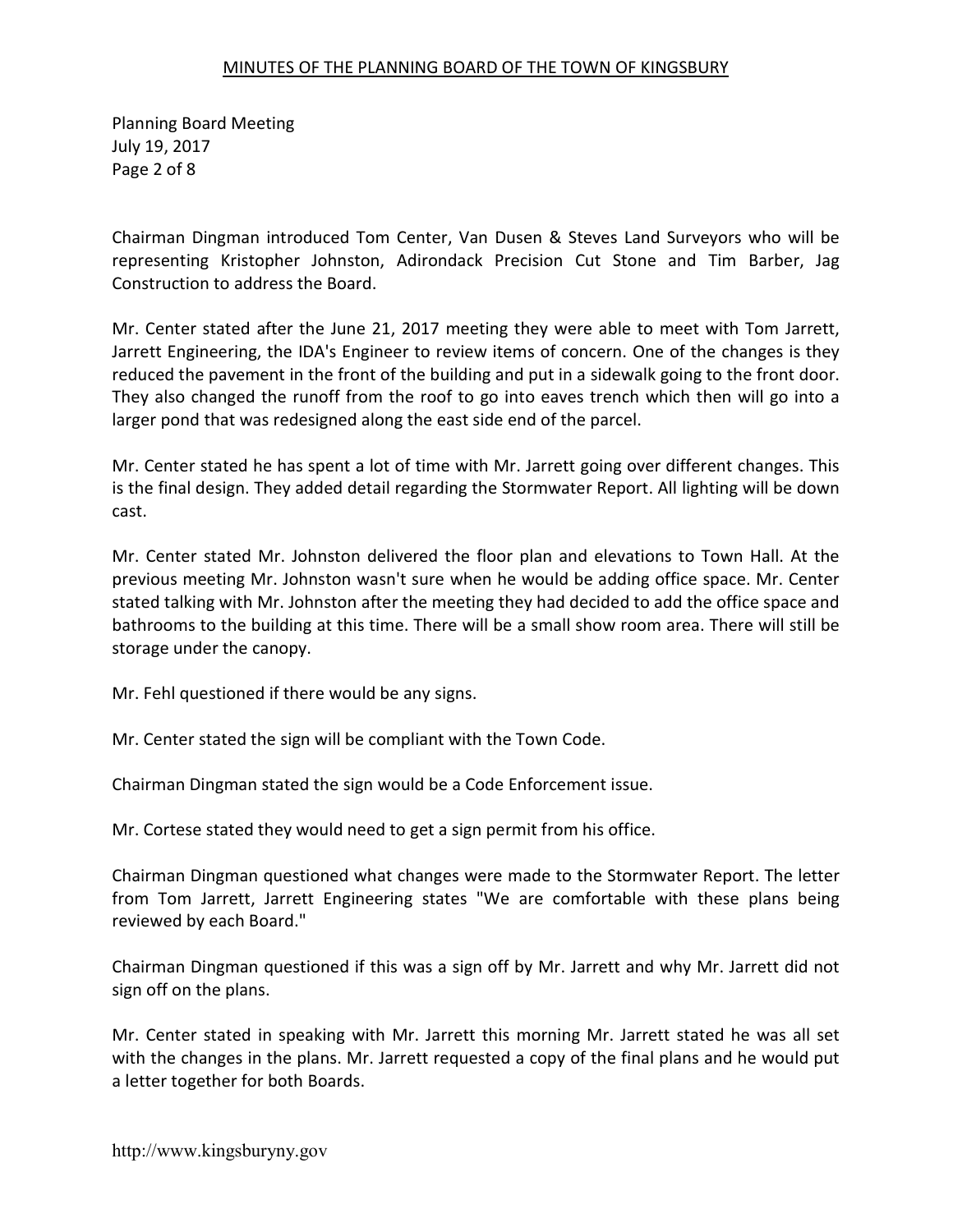Planning Board Meeting July 19, 2017 Page 3 of 8

Chairman Dingman stated he was looking for a formal sign off from Mr. Jarrett.

Mr. Center stated the changes from the original site plan are a change to the pond in the rear to a forebay micro pool. The runoff from the roof will be guttered and directed to 3' wide by 3' deep eave trenches. The eve trenches will be located in fill material and will allow for some infiltration. Excess runoff will be collected in a perforated pipe in the eave trench and directed to the catchbasins at the east end of the parking area and then discharge into the stormwater pond forebay area. The new parking area will be pitched to the south and east where it will be captured in a paved wing swale and directed to catchbasins along the eastern edge of the pavement. The catchbasins will have deep sumps which will provide some pretreatment and then discharge into the pond forebay area.

Chairman Dingamn questioned how often this will have to be maintained.

Mr. Center stated there will be ground water in it all of the time. The edges may have to be brushed once a year depending on how fast the mold grows. This will be low maintenance if the trash is kept out.

Discussion ensued among the Board with questions address by the Applicant's Representation and the Applicant.

There being no comments from the public, Chairman Dingman close the public hearing.

ON A MOTION BY MR. WEAVER, and seconded by Mr. Getty the Kingsbury Planning Board declares lead agency status and having reviewed the short form SEQRA submission and having taken a hard look at the potential environmental impacts finds that there are no potential negative environmental impacts anticipated from this project and the Board issued a negative declaration on the project.

The Board then reviewed the proposed Resolution.

# Resolution No. 1 of July 19, 2017

SITE PLAN REVIEW – Kristopher Johnston, Adirondack Precision Cut Stone, owner of Tax Map #: 137.-2-41 commonly known as Queensbury Ave in the Warren-Washington County Industrial Park, Town of Kingsbury, located in the PIC-75 Zoning District, is seeking Site Plan approval for the construction of a 13,500+ square foot warehouse with a 10 foot + canopy and associated site work, at this location. This action is pursuant to Section 280-23 (D) of the Code of the Town of Kingsbury.

http://www.kingsburyny.gov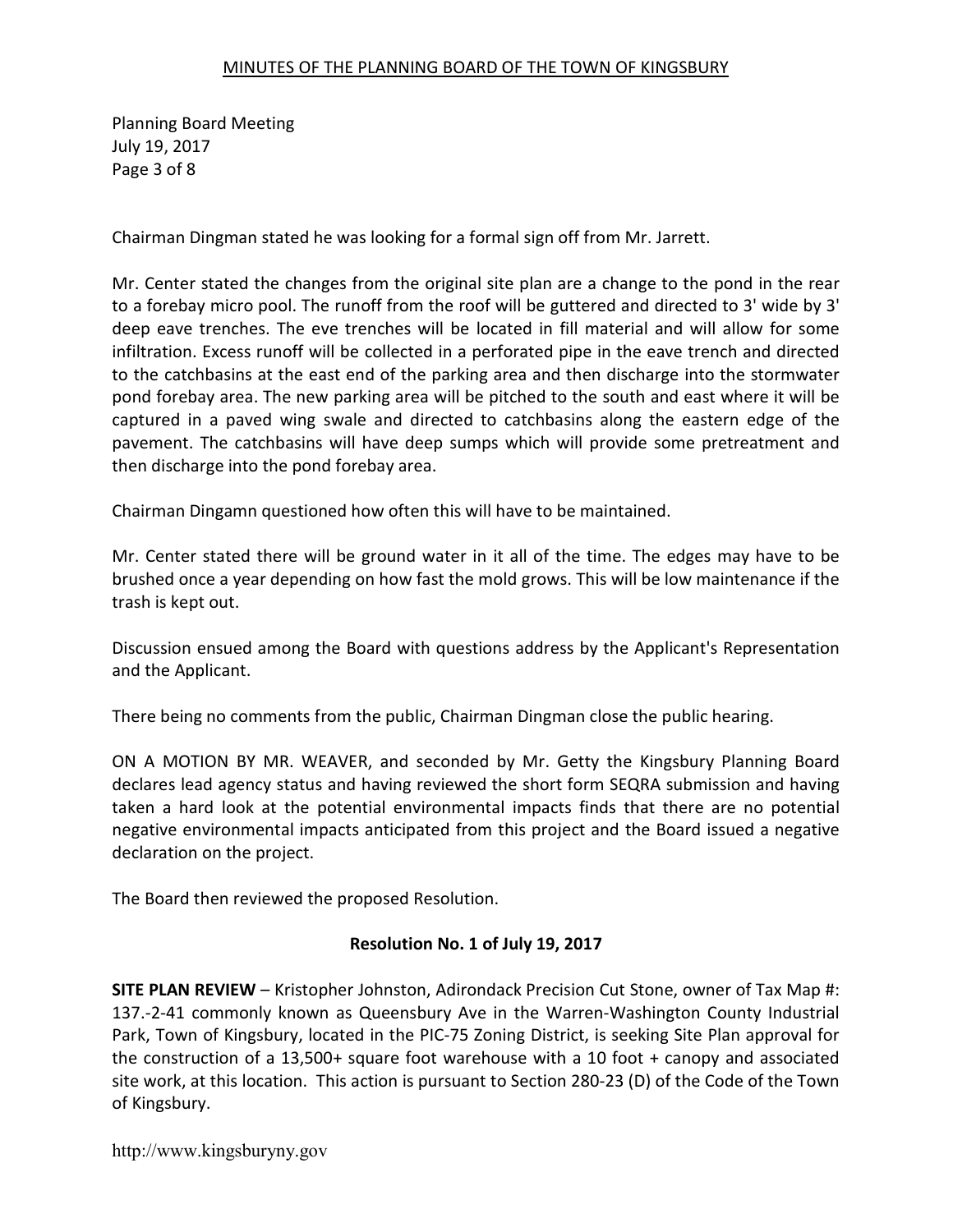Planning Board Meeting July 19, 2017 Page 4 of 8

ON A MOTION BY Mr. Fehl, seconded by Ms. LaRose, based on all of the evidence and materials submitted by the Applicant and the representations made at the meeting, the Application is hereby approved subject to the following conditions:

- 1. No outside storage will be permitted on the premises, outside of the canopy area.
- 2. The building shall be an earth tone color and the applicant shall plant and maintain low shrubs in the front of the building as landscaping.
- 3. In the event the Applicant wishes to hang any sign on the premises, additional approvals shall be required in accordance with the laws of the Town of Kingsbury.
- 4. This approval is contingent upon the receipt of the final approval from the Warren / Washington Counties Industrial Development Agency.
- 5. All information and representations contained in the materials submitted by the applicant and discussed at the meeting are incorporated herein as conditions.

2. BEST SELECT AUTO contract vendee of Tax Map # 154.8-1-26 commonly known as 3606- 3614 Burgoyne Avenue, Hudson Falls, located in Zoning District COM-1A, Commercial District, for Site Plan Review for a proposal to operate a used Car Lot Display at this location. Plans for proposal are available at Kingsbury Town Hall, 6 Michigan Street, Hudson Falls, New York during regular business hours.

Chairman Dingman introduced Al Zito, Best Select Auto to address the Board.

Mr. Zito stated he will be Car Lot Display will be in front of the white building located on this property. The proposed starting number of vehicles is nine with a maximum of twenty.

Mr. Zito stated his average display has always been six to ten vehicles. He will not exceed the maximum of twenty vehicles. Mr. Zito will be the only employee.

Mr. Zito stated he will not be doing any service work on the vehicles.

At this time Mr. Zito is temporarily has an office in the building that the limousine business is in. Mark Reynolds, Estate of Henry Caputo is renovating the white garage building on the property for his office.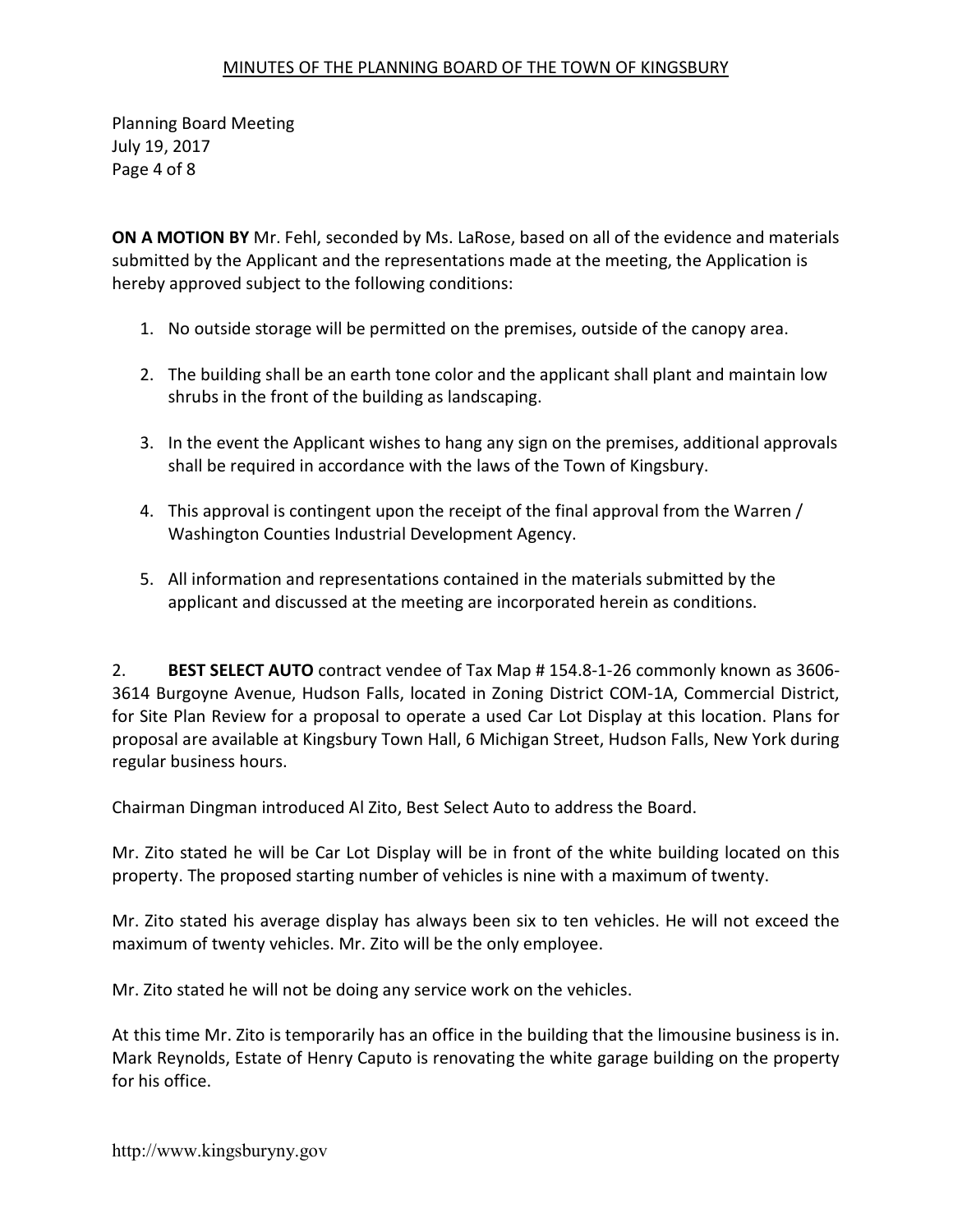Planning Board Meeting July 19, 2017 Page 5 of 8

Mr. Cortese stated Mr. Reynolds will need a building permit for the plumbing in this building.

Discussion ensued among the Board with questions address by the Applicant's Representation and the Applicant.

There being no comments from the public, Chairman Dingman close the public hearing.

ON A MOTION BY MR. FEHL, and seconded by Mr. Weaver the Kingsbury Planning Board declares lead agency status and having reviewed the short form SEQRA submission and having taken a hard look at the potential environmental impacts finds that there are no potential negative environmental impacts anticipated from this project and the Board issued a negative declaration on the project.

The Board then reviewed the proposed Resolution.

# Resolution No. 2 of July 19, 2017

SITE PLAN REVIEW—BEST SELECT AUTO, contract vendee of Tax Map # 154.8-1-26, commonly known as 3606-3614 Burgoyne Avenue, is seeking site plan approval to operate a Used Car Display Lot Business at this location. This action is pursuant to Section 280-23G of the Code of the Town of Kingsbury.

ON A MOTION BY Mr. Fehl, seconded by Mr. Weaver, based on all of the evidence and materials submitted by the Applicant and the representations made at the meeting, and the Washington County Planning Board deeming the matter a matter of local concern, the Application is hereby approved subject to the following conditions:

- 1. The lot is to be used for purely advertising and display purposes as well as a small office with no more than 20 vehicles permitted on the premises.
- 2. No service or automotive work may be performed on the premises.

PRELIMINARY - AVIATOR WAY SOLAR, LLC, contract vendee of Tax Map # 127.-1-27 and 127.-1- 26.3 commonly known as 40 Aviator Way, Queensbury, NY, located in Zoning District, Residential Agricultural RA-1A District is seeking Site Plan approval to develop a 2 MW Solar Energy Facility at this location. Plans for proposal are available at Kingsbury Town Hall, 6 Michigan Street, Hudson Falls, New York during regular business hours.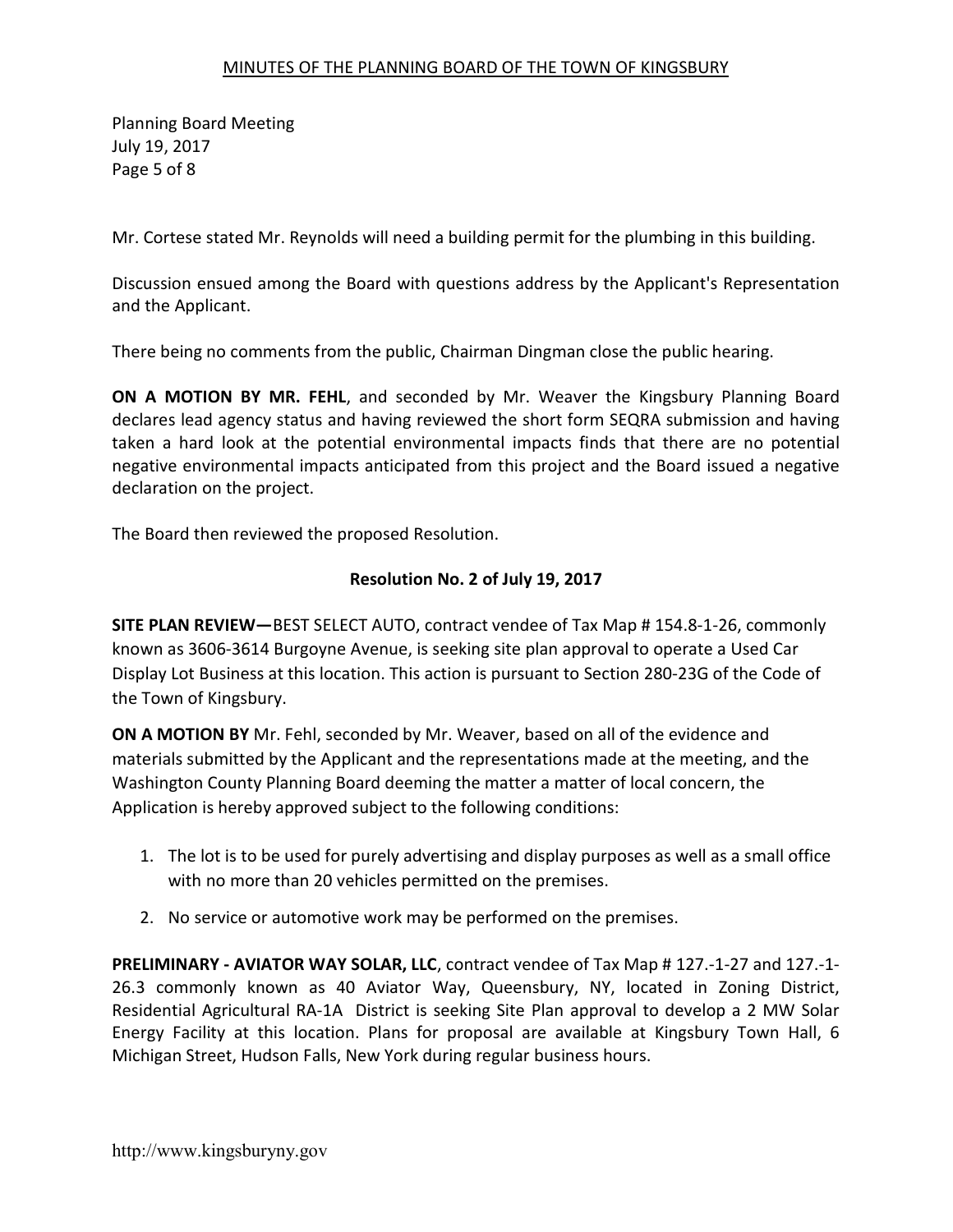Planning Board Meeting July 19, 2017 Page 6 of 8

Chairman Dingman introduced Bryan Stumpf, Cypress Creek Renewables, Zoning & Outreach Manager- Development, Daniel Band and Marisa Scavo, Cypress Creek Renewables Zoning Managers and Jacob Oldenburger, from Langan Civil Engineering to address the Board. Also in attendance was Francis Giroux, owner of the property on Aviator Way.

Mr. Stumpf stated Cypress Creek Renewables is an owner operator of Solar Farms with operating farms located in 15 states. They focus on a community based solar on parcels of land in the range of 15 to 20 acres. Typically generating 2 MW Solar Energy Facility per project and is enough to power 300 to 400 homes

Mr. Stumpf stated this location is 2 lots with a total of 56.5 acres area of disturbance will be 29 acres and the actual Solar Arrays will be 7.5 acres of disturbance.

Attorney Meyer stated the two lots would have to be combined in order for approval. By having the lots combined the setback regulations will be met.

Chairman Dingman stated the majority of disturbance is for the roadways for maintenance and service.

Mr. Stumpf stated yes this is where most of the disturbance will be and then explained the road way setup.

Mrs. LaRose questioned where the next closest solar farm would be to Kingsbury.

Mr. Stumpf stated they have the solar farms all over NYS and have recently received approval approximately 10 more farms.

Ms. Scavo stated the next closest solar farm would be in Halfmoon, NY.

Mr. Stumpf stated the property at this location is mostly forested area and flat. There are some wetlands located on this property.

This area will to be cleared and will have perimeter fence eight feet high with barbed wire around the top. There is a gated entrance near the turn around. They hire maintenance crews to come in for snow removal so that all emergency vehicles have access to the road.

Bryan King II, Kingsbury Fire Chief questioned if the fire company will have access to the solar farm.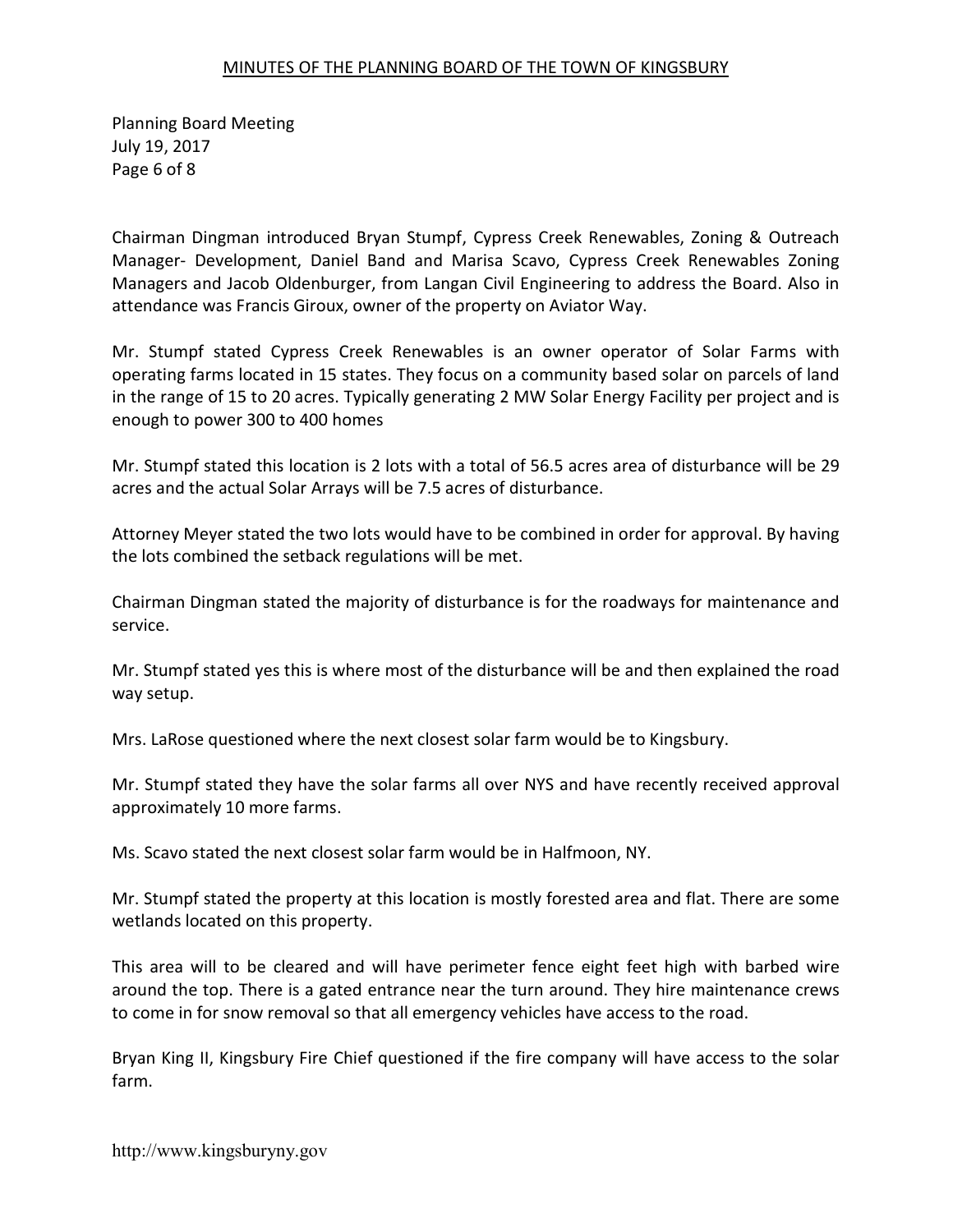Planning Board Meeting July 19, 2017 Page 7 of 8

Mr. Stumpf stated there will be a lock box at the gate.

Mr. King stated the fire company does not have any training when it comes to solar.

Mr. Stumpf stated they do have an emergency response plan and he is often in charge of the training. Mr. Stumpf is a volunteer fire fighter. There is training during the construction period and also training for the operational period. The panels have zero toxicity.

Chairman Dingman questioned if this project would be visible from the road.

Mr. Stumpf stated there is plenty of natural buffering from the road.

Mr. Weaver questioned the visibility from Dean Road.

Mr. Giroux stated there is a couple of hundred feet of forest between his back property line and Dean Road.

Mr. Stumpf stated the highest panel would be twelve feet if at a tilt.

Mr. Stumpf stated Cypress Creek Renewables has a 25 year lease with Mr. Giroux. The life expectancy of the panels is 25 years as well. After the 25 years they will review this project for possible replacement. They can recondition the panels but the company is not interested in this.

Mr. Weaver questioned the length of the panels.

Ms. Scavo stated the panels 3' x 4' orientated in portrait; the panels are 8 feet long. There will be 9,000 +/- panels for this project. The panels will be lined up next to each other and will take up about 5 acres.

Mr. Getty questioned the time frame before they will be up to full build.

Mr. Stumpf stated the construction can be done in 2 months once everything is approved.

Mr. Geroux stated the actual acreage that will be used for the solar panels is 20 acres rather than 7.5 acres because of the space between the panels.